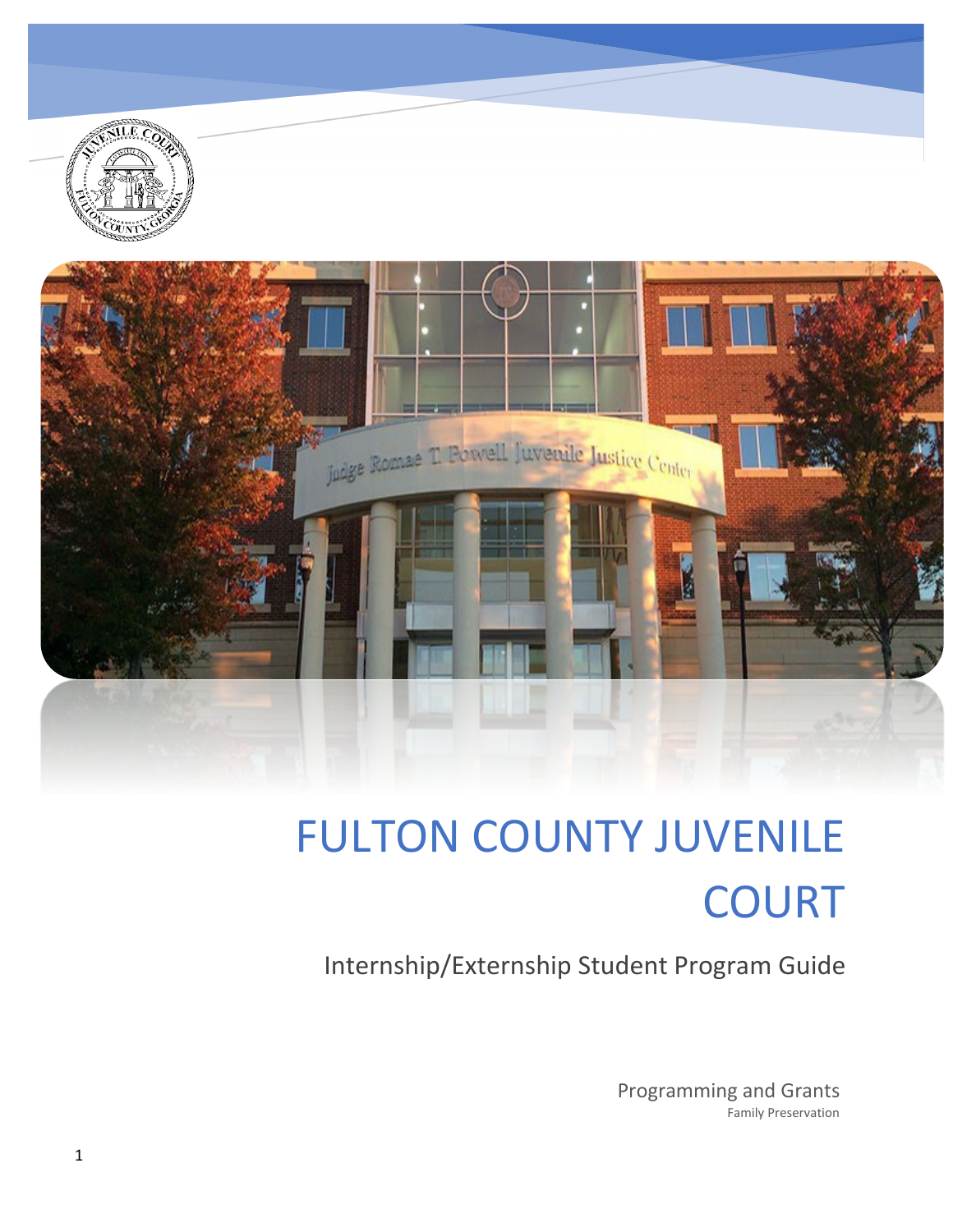## Fulton County Juvenile Court Internship/Externship Student Program Guide

INTRODUCTION<br>An internship is a carefully monitored meaningful learning experience in which an individual has intentional professional goals and reflects actively on what he or she is accomplishing throughout the experience.

A typical internship:

- $\checkmark$  Includes developing intentional learning objective goals that are structured into the experience and supervised by a professional with relevant and related background in the field.
- $\checkmark$  Promotes academic, career and/or personal development.
- $\checkmark$  Includes learning objectives, observation, reflection, and evaluation.
- $\checkmark$  Balances the intern's learning goals with the organization's needs.
- $\checkmark$  Typically lasts three months or a semester. May be part-time or full-time.
- $\checkmark$  Involves industry related and soft skill development.
- $\checkmark$  May be carefully monitored and evaluated for academic credit.
- $\checkmark$  Provides adequate supervision in a reasonably safe environment with the necessary tools to perform the learning goals agreed upon for the duration of the internship.

Fulton County Juvenile Court (FCJC) hosts internships and externships for rising undergraduate juniors and seniors and graduate students from accredited universities/colleges. Students seeking an internship should be in good standing with their university/college and have a suggested minimum GPA of 3.0 (or the equivalent on a differing grading scale). Students seeking a field placement for academic course credit must meet the university/college's minimum requirements to participate in an externship placement.

DEFINITIONS<br>Students-Interns and externs enrolled in a 4 year university or college

Internship- May or may not be a component of a student's formal academic coursework. Is not paid and usually occurs during the summer.

Externship-Generally occurs during the school year and is a component of a student's formal academic coursework and is unpaid.

Family Preservation-Unit responsible for reviewing prospective interns' applications and serves as the Internship/Externship Program Coordinator.

Intern Supervisor-FCJC staff responsible for the supervision of interns within their department. The supervisor will help the intern keep their projects on time and within their targeted goals and objectives.

Mentor- May be a department head, project leader, long-time employee or acting supervisor who is knowledgeable of the project where the intern will work and can provide some orientation and wisdom to the student.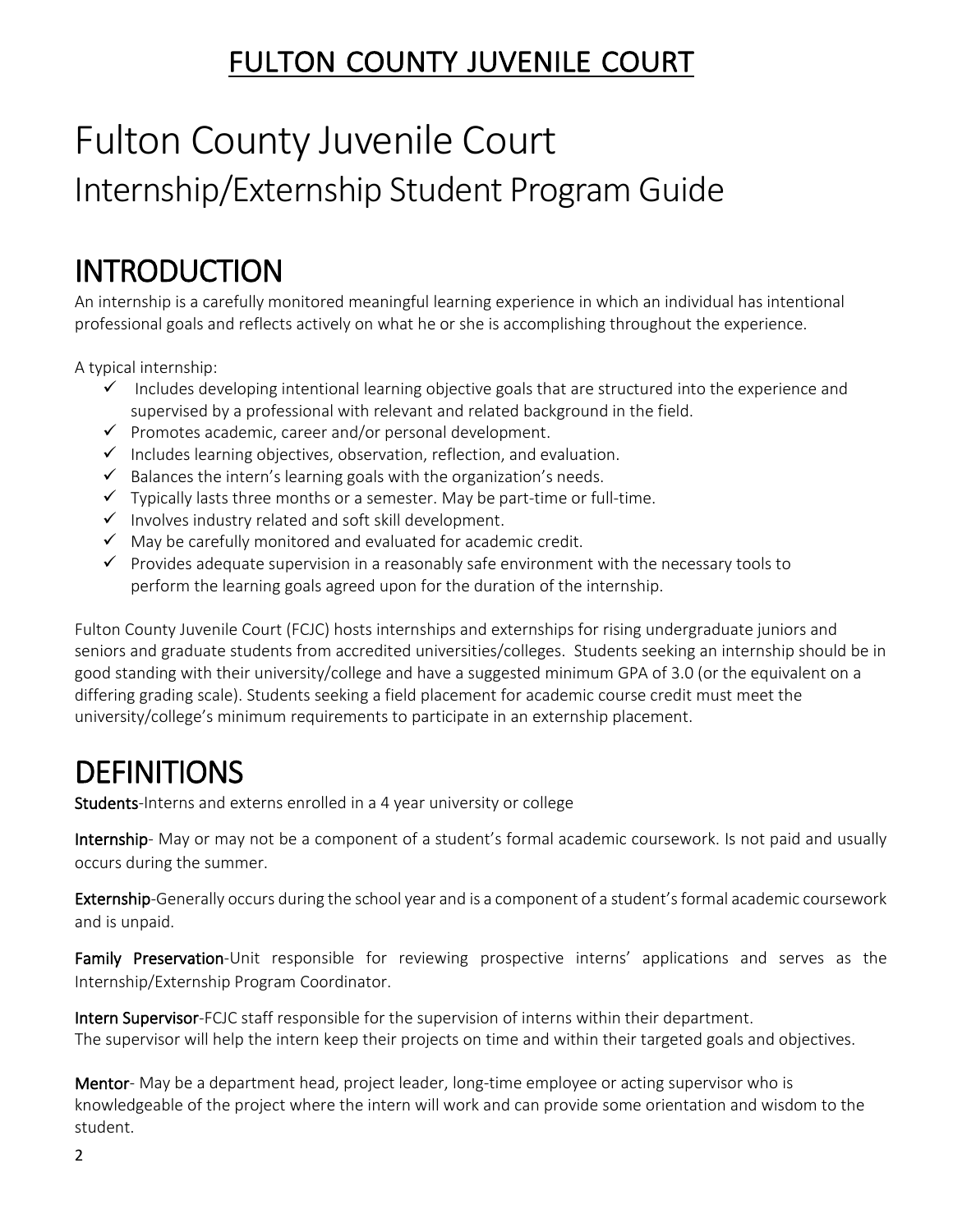## REQUIREMENTS

- A demonstrated interest in juvenile justice, the criminal justice system, child welfare, social work, and social justice
- Strong writing and research skills
- Rising junior or senior in undergraduate studies
- Graduate student

Students should submit the following:

- Internship Application
- Background Check
- Transcript
- Statement of Interest and include 2 preferred departments
- University/College Field Placement Requirements
- Reference letter from a Professor

At Fulton County Juvenile Court (FCJC), internships/externships are UNPAID. However, a student is not excluded from identifying funding to support their internship. Externships are often initiated by students independently seeking field placements for credit. Because of the additional academic component, before agreeing to serve as a host-placement for an extern, it is important to ensure that FCJC is willing and able to meet the field placement commitments required by each externship-candidate's individual school.

### **ORIENTATION**

Orientation is an important component of training and acclimating students to the Juvenile Court. Orientation affords students the opportunity to understand the Juvenile Court and the work in a way that they cannot otherwise.

Orientation to Juvenile Court should begin before the student's program begins. After the student is notified of his/her selection and the student accepts, The Family Preservation Unit will reach out to the student to welcome them, introduce them to the supervisor, and department assignment, set expectations and schedule them for orientation.

Internship Orientation consists of a 5-day program with Day 1 presented by HR covering FCJC operations, systems, technical components, onboarding and introduction to executive leadership. Day 2-5 is presented by the identified Director and includes program overview presentations.

DOCUMENTS/MATERIALS - Internship Overview PPT, Intern Orientation Packets Include:

- FCJC Directory
- Project overview
- Department expectations
- Check- In Schedule
- Sample Performance Evaluations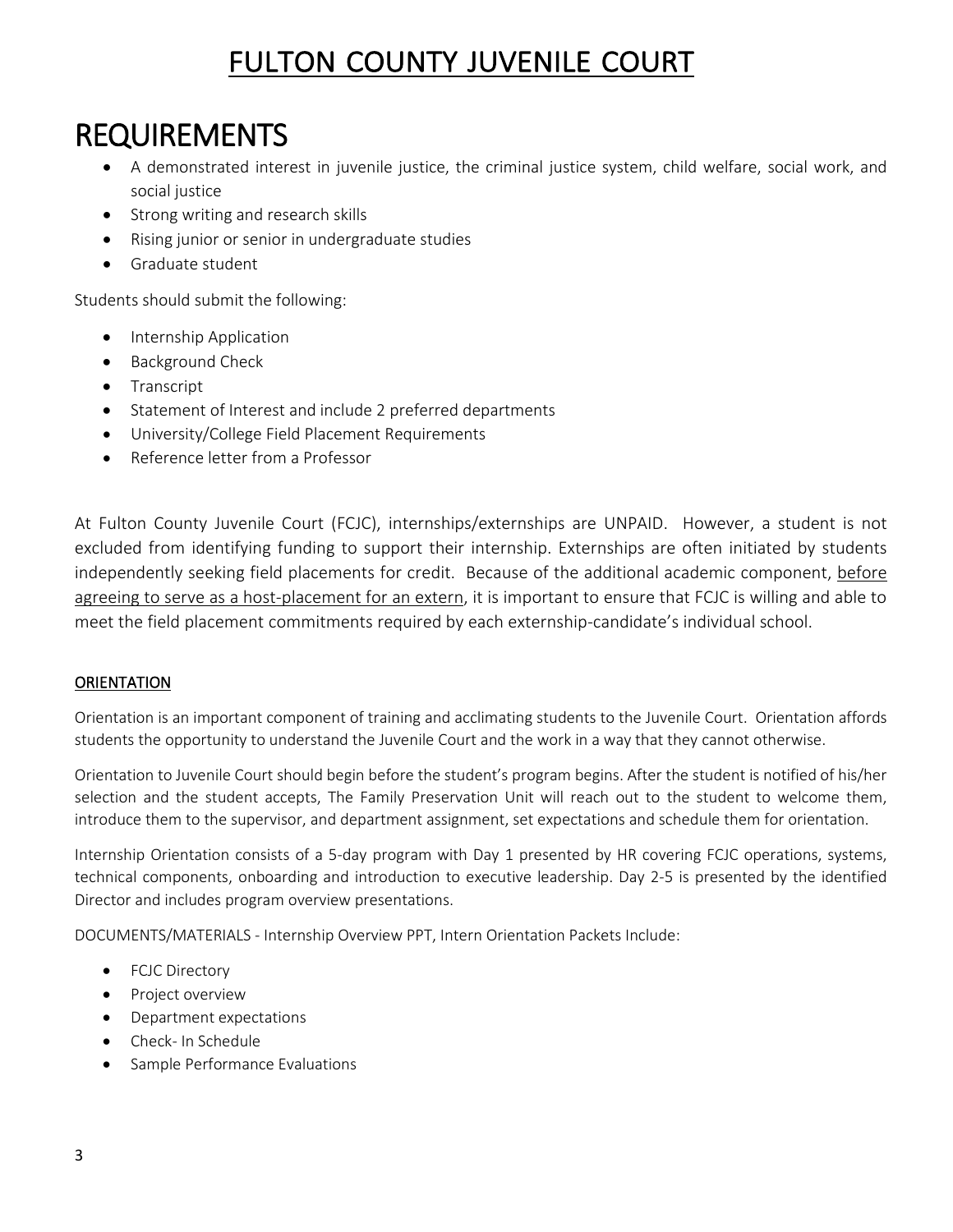Orientation schedule provides the intern/extern an opportunity to be introduced to each Department within the Court.

| Super          | Day 1                                                                                                                       | Day 2                                                                                             | Day 3                                                                                        | Day 4                                                                                                              | Day 5                                                                                                           |
|----------------|-----------------------------------------------------------------------------------------------------------------------------|---------------------------------------------------------------------------------------------------|----------------------------------------------------------------------------------------------|--------------------------------------------------------------------------------------------------------------------|-----------------------------------------------------------------------------------------------------------------|
| Department     | Programming<br>and Grants/Court<br>Administration                                                                           | <b>Clerk of Court</b>                                                                             | Probation                                                                                    | <b>Behavioral</b><br>Health                                                                                        | <b>Court and Family</b><br><b>Services</b>                                                                      |
| Action or task | Orientation                                                                                                                 | Orientation                                                                                       | Orientation                                                                                  | Orientation                                                                                                        | Orientation                                                                                                     |
| Length of Time | 3 hours                                                                                                                     | 1 hour                                                                                            | 1 hour                                                                                       | 1 hour                                                                                                             | 1 hour                                                                                                          |
| Goal           | Learn,<br>comprehend and<br>understand the<br>role of Fulton<br>County Juvenile<br>Court and<br>internship<br>expectations. | Learn,<br>comprehend and<br>understand the<br>role of Fulton<br>County Juvenile<br>Clerk of Court | Learn,<br>comprehend and<br>understand the<br>role of Fulton<br>County Juvenile<br>Probation | Learn,<br>comprehend and<br>understand the<br>role of Fulton<br>County Juvenile<br>Court Behavioral<br>Health Unit | Learn,<br>comprehend and<br>understand the<br>role of Fulton<br>County Juvenile<br>Court and Family<br>Services |

Interns will report to their respective departments each day, following the scheduled orientation.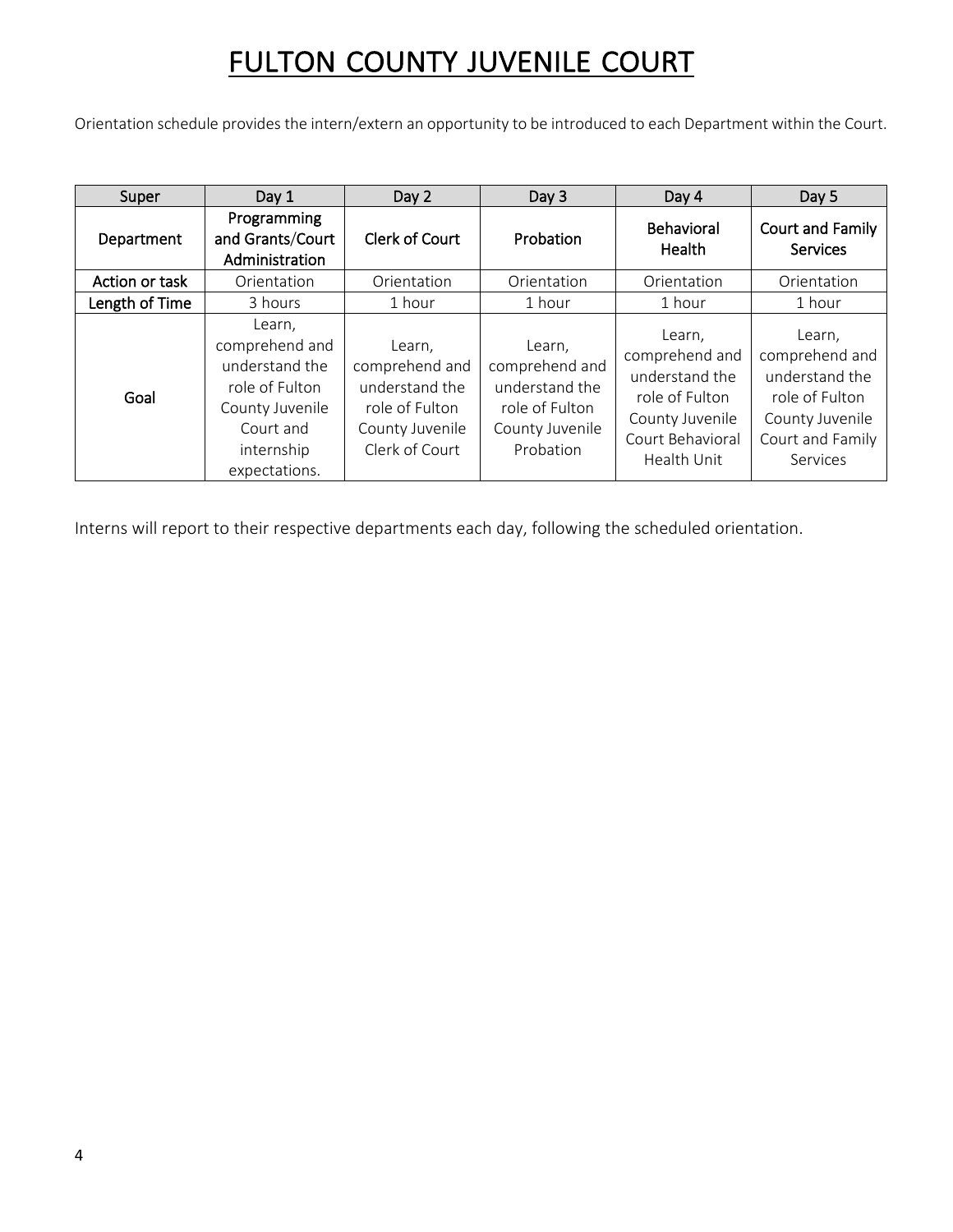### STUDENT INTERNSHIP PROGRAM APPLICATION



Fulton County Juvenile Court 395 Pryor Street SW Atlanta, Georgia 30312 Office: 404-612-4402



The mission of the Fulton County Juvenile Court is: first, to protect children and the community in matters brought before the court, to rehabilitate children, and to restore families; and second, to create opportunities for the community, partners, and stakeholders to actively engage in this mission.

#### Please complete all sections below:

Date

| <b>STUDENT INFORMATION</b>              |        |             |  |  |
|-----------------------------------------|--------|-------------|--|--|
| Name:                                   |        |             |  |  |
| Home Address:                           |        |             |  |  |
| <b>School Address:</b>                  |        |             |  |  |
| Home Telephone Number:                  |        |             |  |  |
| Mobile Telephone Number:                |        |             |  |  |
| Email Address:                          |        |             |  |  |
| <b>Current Educational Institution:</b> |        |             |  |  |
| College Major:                          |        |             |  |  |
| Expected Date of Graduation:            |        |             |  |  |
| Grade Point Average:                    | Major: | Cumulative: |  |  |

|                |          | PLEASE INDICATE STANDING AT TIME OF PROJECTED PLACEMENT (MARK ONE) |                      |        |
|----------------|----------|--------------------------------------------------------------------|----------------------|--------|
| Undergraduate: | Freshmen | Sophomore                                                          | Junior               | Senior |
| Graduate:      | 1st vear | $2nd$ vear                                                         | 3 <sup>rd</sup> vear |        |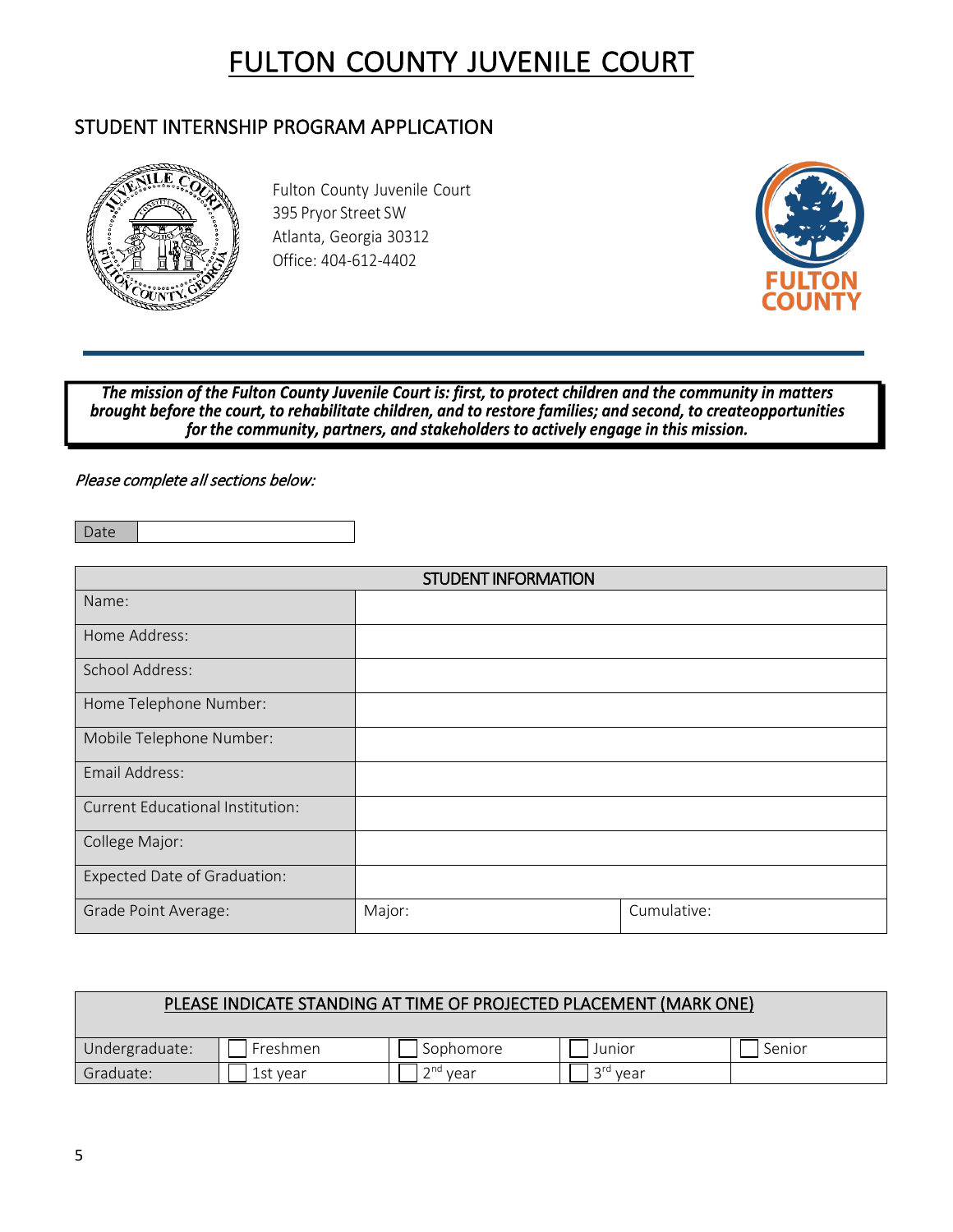| PLEASE LIST AND DESCRIBE YOUR CURRENT EMPLOYMENT AND ANY PREVIOUS VOCATIONAL<br><b>EXPERIENCES</b> |  |  |  |  |
|----------------------------------------------------------------------------------------------------|--|--|--|--|
|                                                                                                    |  |  |  |  |
| Dates:                                                                                             |  |  |  |  |
| Company:                                                                                           |  |  |  |  |
| Job Title:                                                                                         |  |  |  |  |
| Responsibilities:                                                                                  |  |  |  |  |
| Dates:                                                                                             |  |  |  |  |
| Company:                                                                                           |  |  |  |  |
| Job Title:                                                                                         |  |  |  |  |
| Responsibilities:                                                                                  |  |  |  |  |
| Dates:                                                                                             |  |  |  |  |
| Company:                                                                                           |  |  |  |  |
| Job Title:                                                                                         |  |  |  |  |
| Responsibilities:                                                                                  |  |  |  |  |

| How did you hear about the Fulton County   |  |
|--------------------------------------------|--|
| Juvenile Court Student Internship Program? |  |

| Why do you wish to intern with the Fulton County |  |
|--------------------------------------------------|--|
| Juvenile Court?                                  |  |

|                                                             | Please list any relevant skills that will help determine placement |                                                              |                           |  |  |
|-------------------------------------------------------------|--------------------------------------------------------------------|--------------------------------------------------------------|---------------------------|--|--|
| (Example computer/software knowledge, certifications, etc.) |                                                                    |                                                              |                           |  |  |
|                                                             |                                                                    |                                                              |                           |  |  |
|                                                             |                                                                    |                                                              |                           |  |  |
|                                                             |                                                                    |                                                              |                           |  |  |
|                                                             |                                                                    |                                                              |                           |  |  |
|                                                             |                                                                    | PLEASE INDICATE WHICH AREAS OF SERVICE YOU ARE INTERESTED IN |                           |  |  |
| Probation                                                   |                                                                    | Legal/Judicial                                               | Clerk of Court            |  |  |
| Programming and Grants                                      |                                                                    | <b>Behavioral Health</b>                                     | Court and Family Services |  |  |
|                                                             |                                                                    | EDUCATIONAL INSTITUTION INFORMATION                          |                           |  |  |
| <b>Institution Name</b>                                     |                                                                    |                                                              |                           |  |  |
| Department                                                  |                                                                    |                                                              |                           |  |  |
| <b>Mailing Address</b>                                      |                                                                    |                                                              |                           |  |  |
| Telephone Number                                            |                                                                    |                                                              |                           |  |  |
| Internship Supervisor                                       |                                                                    |                                                              |                           |  |  |
| Telephone Number                                            |                                                                    |                                                              |                           |  |  |
| <b>Email Address</b>                                        |                                                                    |                                                              |                           |  |  |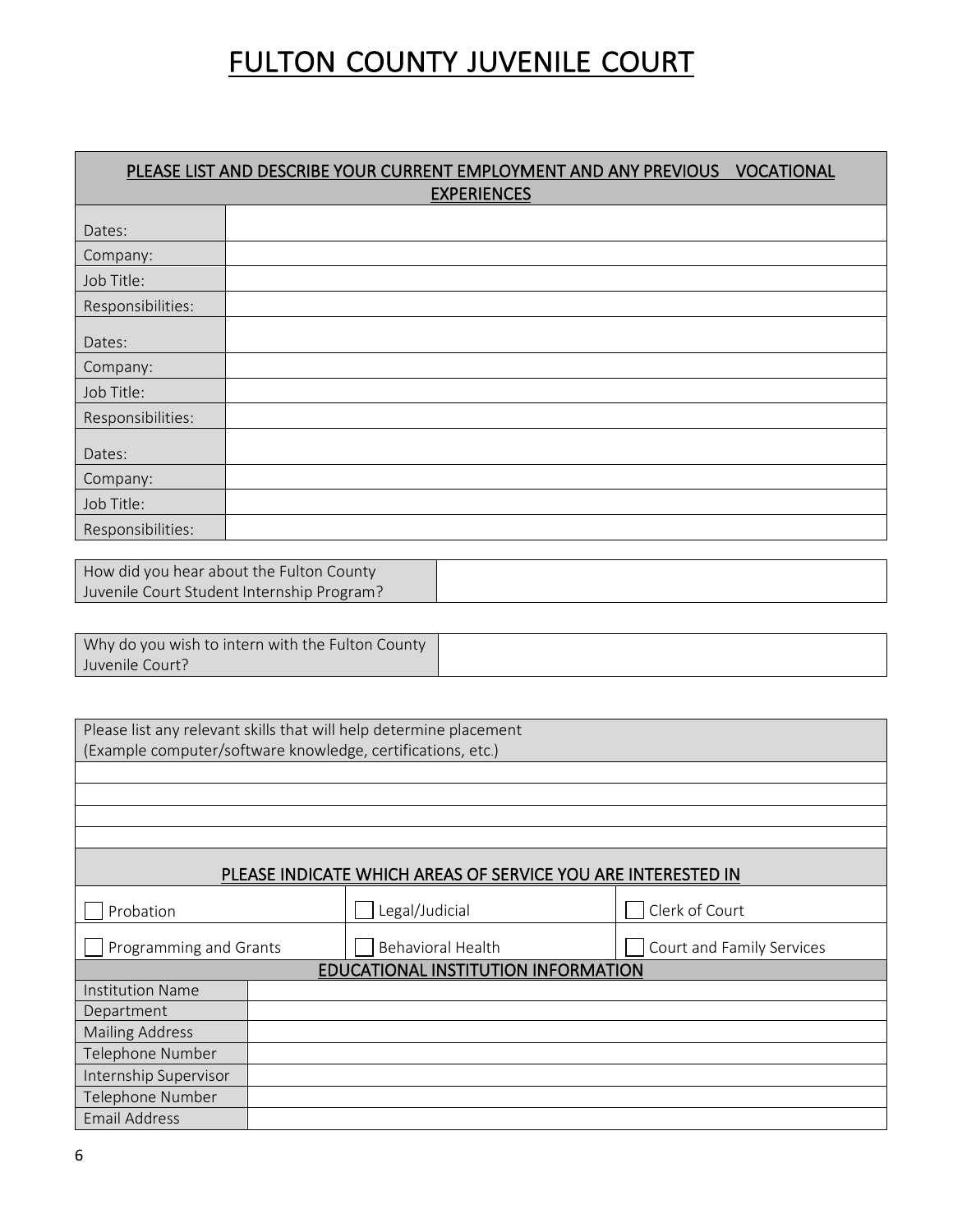|                                                  | PLACEMENT INFORMATION |
|--------------------------------------------------|-----------------------|
| Indicate the desired starting date of internship |                       |
| Indicate the desired completion date             |                       |
| What are the hourly requirements of your         |                       |
| educational institution                          |                       |
| Describe any placement site requirements         |                       |
| of an internship program as mandated by          |                       |
| your educational institution<br>(Example)        |                       |
| evaluations,<br>supervision                      |                       |
| certifications/licensures, etc.)                 |                       |
| Is this a fulltime placement request             |                       |
| If not, specify the days and hours desired       |                       |

| Days of the Week/Time                                                        |  |  |  |  |  |  |
|------------------------------------------------------------------------------|--|--|--|--|--|--|
| Friday<br>Monday<br>Wednesday<br>Thursday<br>uesdav <sup>-</sup><br>Saturday |  |  |  |  |  |  |
|                                                                              |  |  |  |  |  |  |
|                                                                              |  |  |  |  |  |  |

Will you be taking any courses or maintaining employment during this placement?

YES NO

Describe what you hope to learn and experiences you desire during an internship program: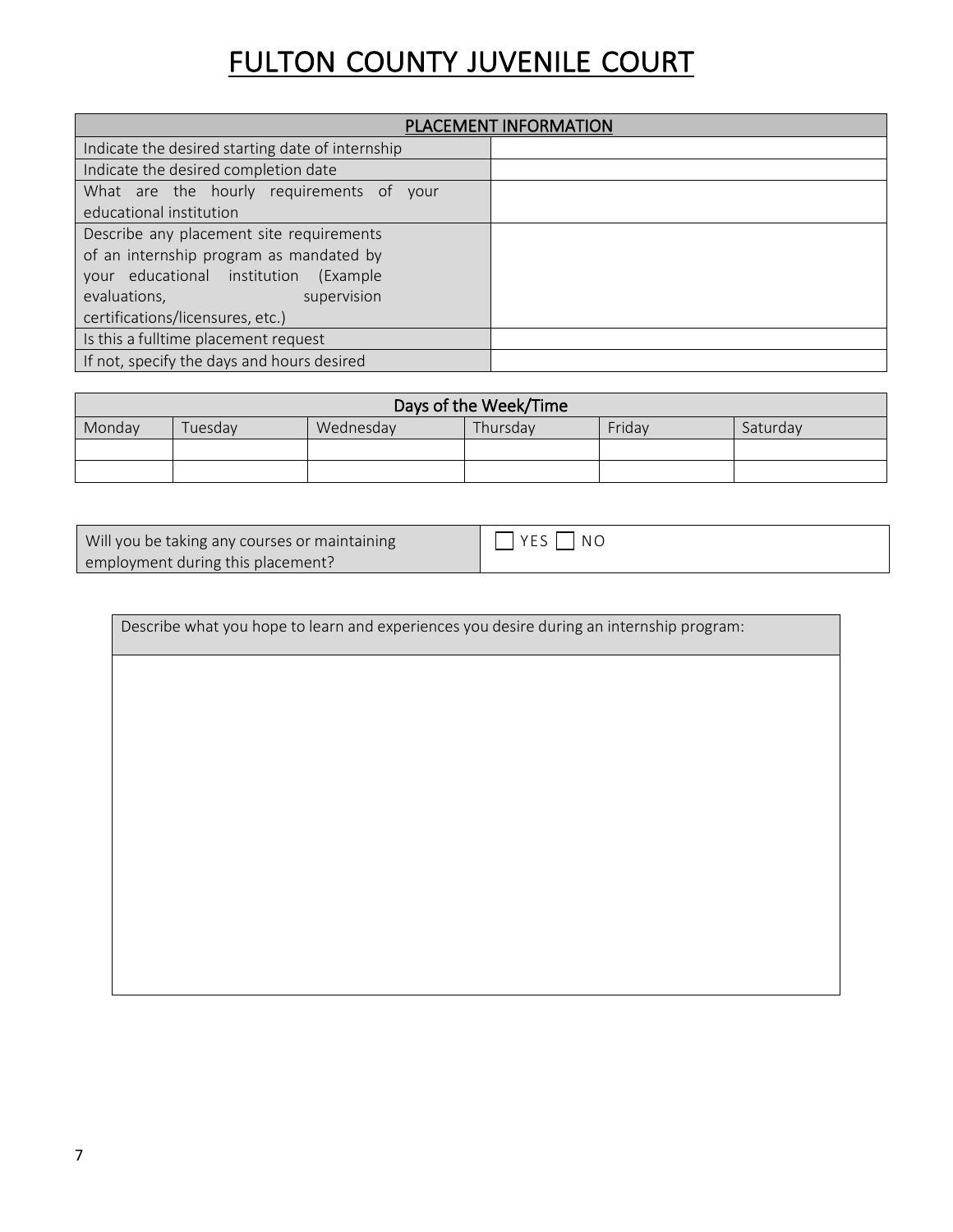| <b>CRIMINAL BACKGROUND INFORMATION</b><br>All questions in this section must be answered          |            |                |  |  |
|---------------------------------------------------------------------------------------------------|------------|----------------|--|--|
| 1. Have you ever been convicted of a criminal<br>offense?                                         | <b>YES</b> | N <sub>O</sub> |  |  |
| 2. Have you ever been convicted of a crime<br>involving child neglect,<br>abuse, or endangerment? | <b>YES</b> | NO             |  |  |
| 3. Have you ever been convicted of a crime<br>involving<br>the use or sale of illegal drugs?      | <b>YES</b> | <b>NO</b>      |  |  |
| 4. Do you presently hold a valid Georgia<br>Driver's license?                                     | <b>YES</b> | N <sub>O</sub> |  |  |
| 5. Has your driver's license ever been<br>suspended or revoked?                                   | <b>YES</b> | N <sub>O</sub> |  |  |
| 6. Do you have any pending offenses?                                                              | <b>YES</b> | <b>NO</b>      |  |  |
| 7. Are any family or friends of family involved<br>with the Court?                                | YES        | <b>NO</b>      |  |  |

*If you answered "Yes" to any of the above questions, please provide additional details.*

*I understand that this is an application for and not a commitment or promise of internship opportunity. I certify that the answers given in this application are true and complete to the best of my knowledge. I certify that I have and will answer all questions throughout the selection process to the best of my ability and that I have not and will not withhold any information that would unfavorably affect my application to intern with the Fulton County Juvenile Court.I understand that information contained on my application will be verified and that any misrepresentations or omissions may be cause for my immediate rejection as an applicant for internship placement with the Fulton County Juvenile Court or my dismissal from the Student Internship Program.*

#### SIGNATURE DATE

#### It is expected all applicants will adhere to the following application deadlines. Submittals received after posted deadlinesmay be delayed or denied.

FALL: June 15<sup>th</sup> SPRING: October 15<sup>th</sup> SUMMER: March 15th

Email completed application to [KEVIN.BLOCK@FULTONCOUNTYGA.GOV](mailto:KEVIN.BLOCK@FULTONCOUNTYGA.GOV)